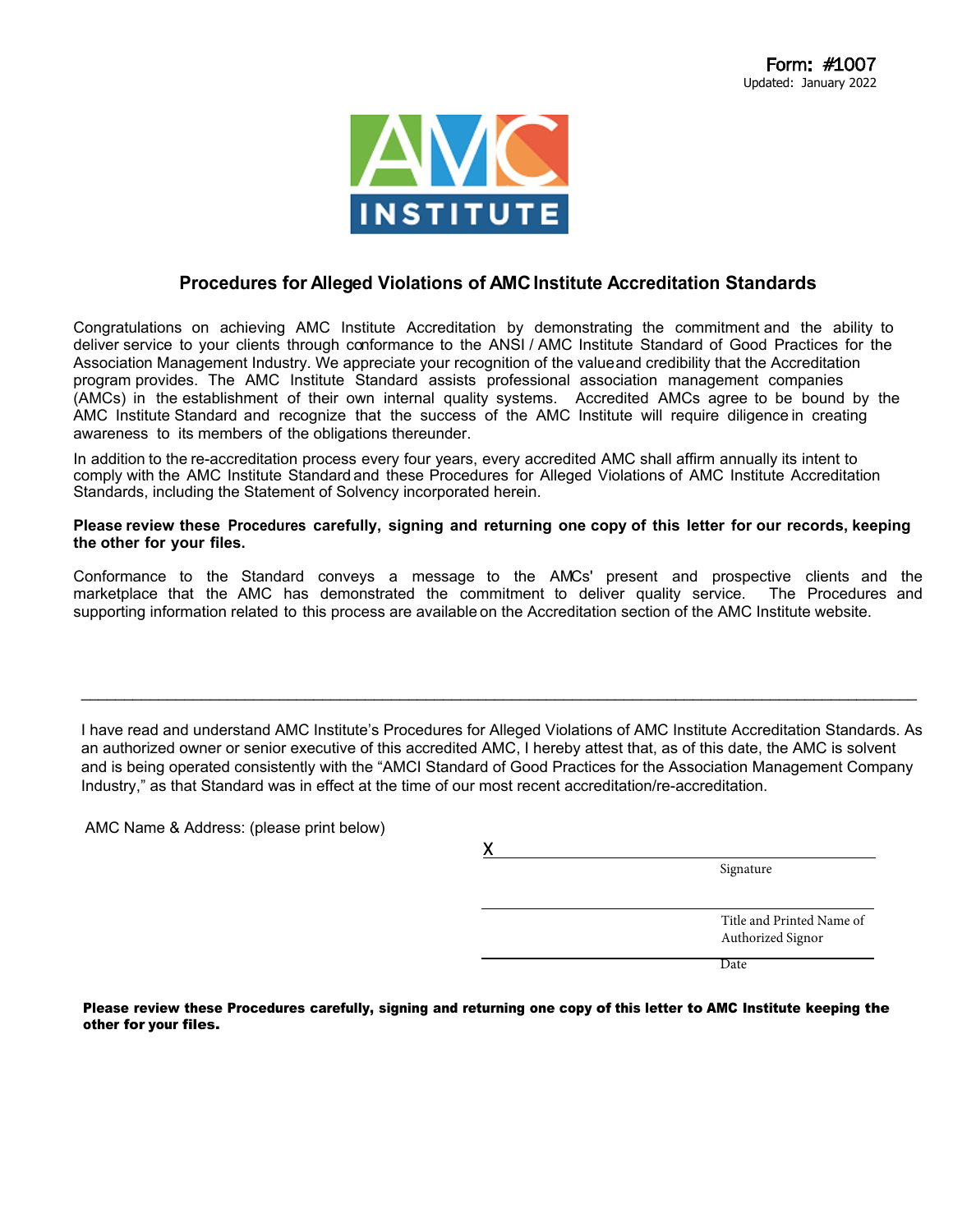

# Procedures for Alleged Violations of AMC Institute Accreditation Standards

## Purpose and Procedures

The AMC Institute\* has developed a *Standard of Good Practices* for the Association Management industry. The AMC Institute Standard assists an Association Management Company (AMC) in establishing its own internal quality service system. The AMC Institute Standard will be used as the source document on Good Practices for the AMC Institute Accreditation Program.

This Standard is intended to encourage the development of improved management practices and it is the responsibility of AMCs to stay current on the latest revisions to this Standard as they become identified. Conformance to this Standard conveys a message to the AMCs' present and prospective clients and the marketplace that the AMC has demonstrated the commitment to deliver quality service. These guidelines and procedures are intended to be constructive and educational, rather than punitive. In this way, unprofessional conduct can be prevented.

Clear criteria for maintaining the procedures for disciplinary actions will not only enhance professional credibility but also advance the standards of the industry. Every accredited AMC shall affirm annually its intent to comply with the AMC Institute Standard and these Procedures for Alleged Violations of AMC Institute Accreditation Standards.

The AMC Institute Standard assists professional association management companies in the establishment of their own internal quality systems. Accredited AMCs agree to be bound by the AMC Institute Standard and recognize that the success of the AMC Institute will require diligence in creating awareness to its members of the obligations thereunder.

No accredited AMC shall in any way attempt to persuade, induce, or coerce another AMC to breach the AMC Institute Standard, and hereto agrees that inducing a breach is to be considered a violation of the same. Accredited AMCs will be responsible for any violation by their agents, representatives, and employees if the Accreditation Review Board (ARB) – *the 4-6 appointed individuals with the*  authority to discuss, review, and advise regarding these procedures - finds, after considering all the facts and circumstances, that the responsible member has authorized, condoned, or supported such violation, or in any other way failed to prevent a violation from occurring where the responsible member had actual knowledge of the violation.

*\* formerly the International Association of Association Management Companies or IAAMC*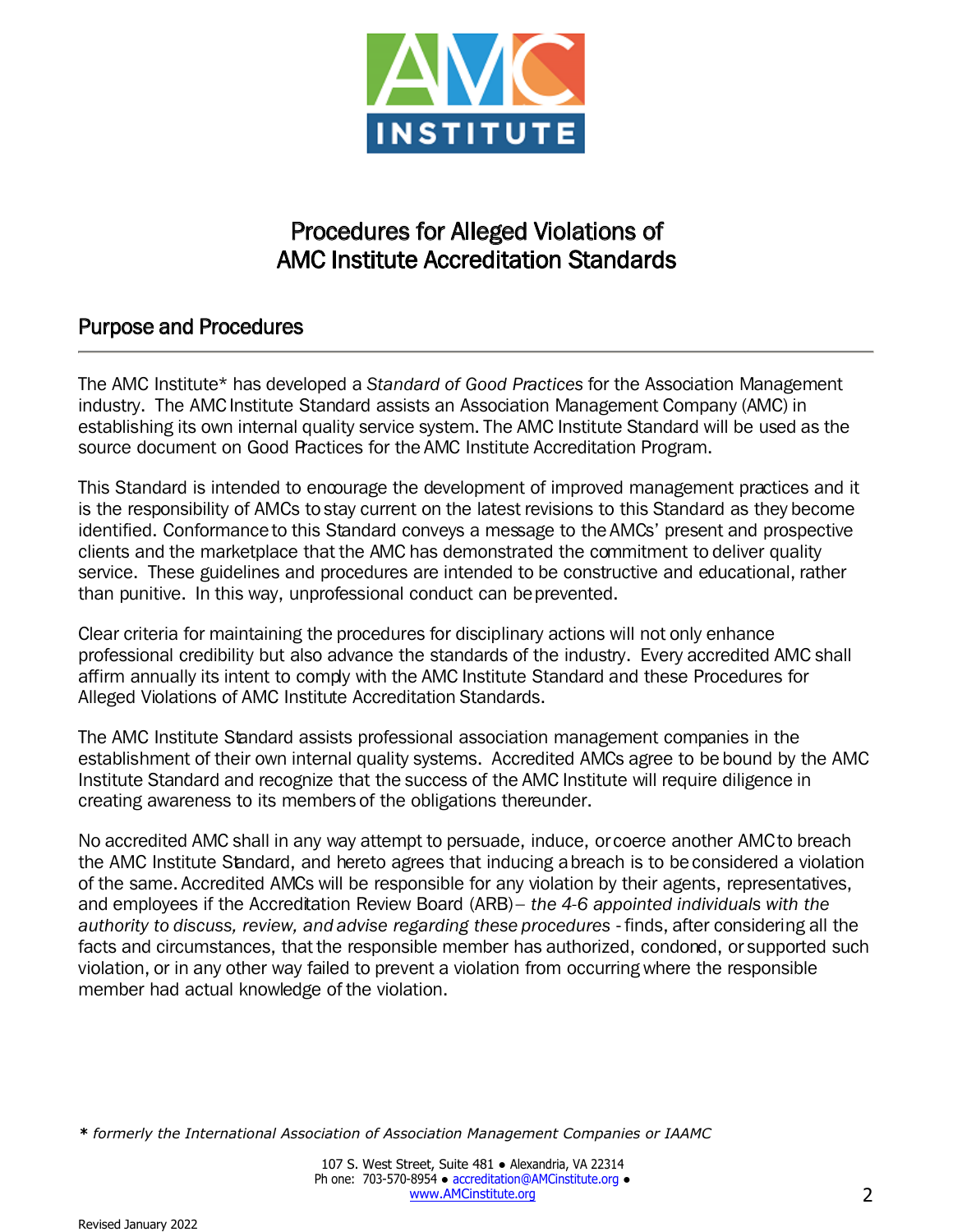

## Section 1. Submitting a Complaint

All complaints MUST be filed IN WRITING and signed by an authorized official of the complaining party (*Complainant*).

Should AMC Institute receive an inquiry or complaint by phone, fax, mail, or in person, staff will inform the Complainant of procedures to officially file a complaint. It may be that an individual is simply making an inquiry as to clarification of a policy or procedure, in which case staff may provide guidance and resolve the issue. In this case the inquiry would not be considered an official complaint. Should staff determine based on the information provided that an actual procedure may have been violated the Complainant will be so advised and instructed to submit a written complaint.

It is the Complainant's responsibility to submit a formal, written complaint to AMC Institute. If no written complaint is received within thirty (30) days, no further action will be taken on behalf of the Complaint.

The written complaint must state with specificity the section of the Accreditation Standard that the AMC is alleged to have violated, and include all data, allegations, information or documentation supporting the allegation. The Complainant shall include a statement that grants a limited waiver of confidentiality for the sole purpose of allowing the members of the ARB to fully investigate the complaint.

ARB shall advise the Complainant that any information pertaining to the complaint may be provided to concerned parties, including but not limited to, members of the ARB, the Board of Appeals (*group of experienced members called upon to share their expertise and provide advice upon review of a complaint during the appeals process - all decisions made by the Board of Appeals are final*), potential witnesses, the accused member (*Respondent*) and, if necessary, members of the Board of Directors. The Complainant will be advised that refusal to waive confidentiality may impede the investigation conducted by the ARB.

Should a complaint be filed directly against headquarters and or its staff members, the complaint will be immediately assigned to the ARB. The ARB will then take full responsibility for processing the complaint and handling all administrative aspects involving the Formal Complaint Procedure.

#### **Section 2. Acknowledgment and Response**

If it is determined by the ARB review that the complaint is valid, AMC Institute staff will notify the Respondent AMC of the complaint with any appropriate documentation and that he/she has thirty (30) days to file a formal response to the complaint. The Respondent shall respond to the allegations in the complaint, which shall include all data, information and documentation supporting its position. A description of corrective measures taken or intended to be taken may be included. Failure by the Respondent to provide a response within thirty (30) days shall result in a default judgment with no right of appeal. The response will be reviewed by the ARB and shared with the Complainant.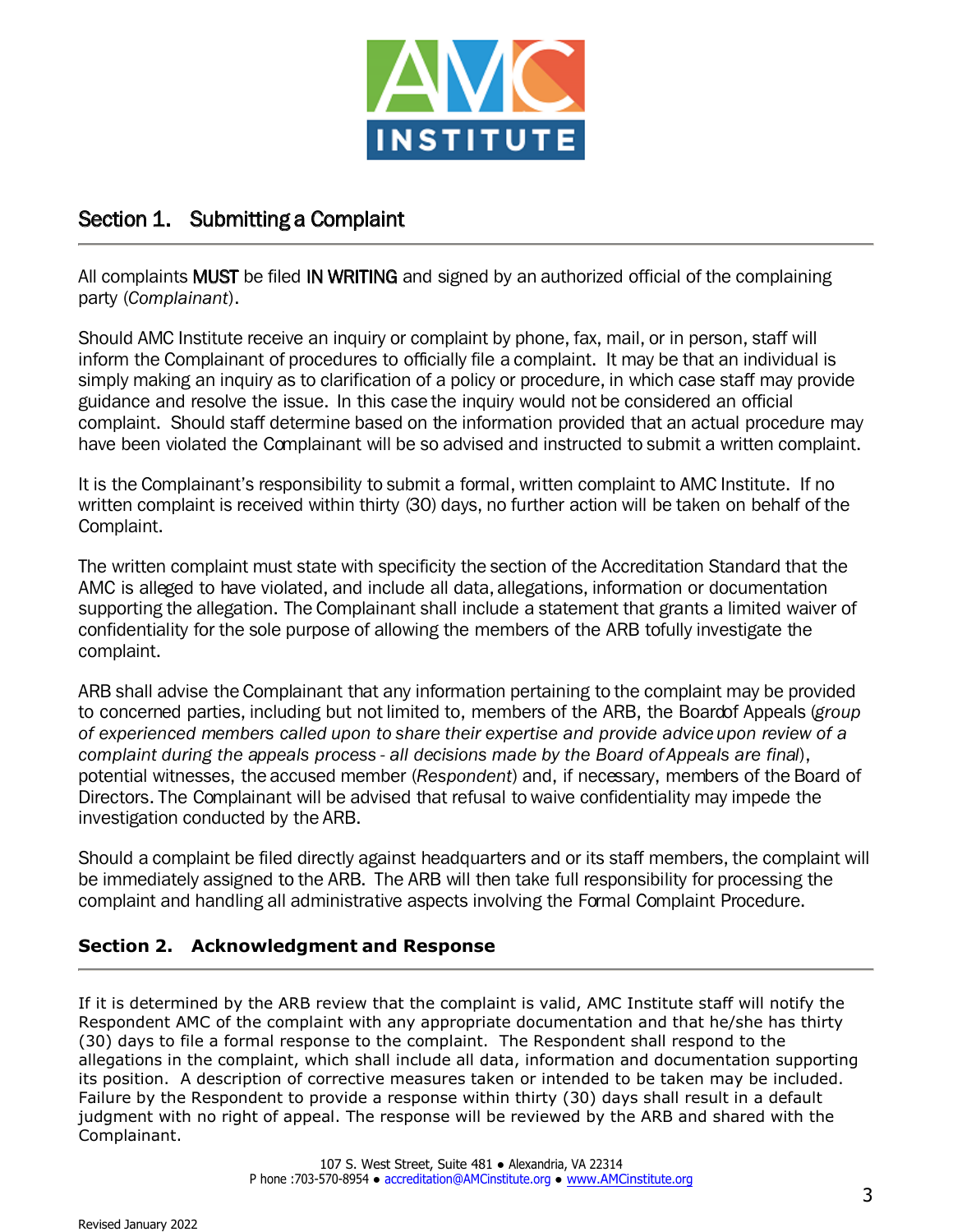

#### Section 3. Determination

Once the ARB has received a response and any documentation from the respondent, the ARB may investigate anything contained in the documentation in its sole discretion. This may be assigned to one member of the ARB or to the entire ARB. The ARB may, in its sole discretion, hold a hearing under the terms and conditions it deems appropriate. Within thirty (30) days of receiving the response, or, if a hearing is held, within 30 days of the hearing, the ARB will make a determination on the matter. All members of the ARB shall have a vote. The ARB may determine that a violation has occurred only upon a finding of clear and convincing evidence by a unanimous vote of the ARB

If the ARB determines that a violation has occurred, the ARB will then decide by majority vote as to the sanction to be imposed. The determination will then be mailed to all parties, certified mail, return receipt or overnight delivery with signature confirmation and receipt. Whatever the outcome of the determination, either party shall have the right of appeal under Section 4.

#### **Section 4. Accepting Judgment**

Either party shall have the right within fifteen (15) days of receiving an ARB decision to request a further review be conducted by a Board of Appeals. If neither party files an appeal within fifteen (15) days, the decision of the ARB pursuant to Section 3 hereof shall be final. The Respondent and the Complainant shall each have the right to be represented by their own legal counsel.

#### *Procedures for the Board of Appeals will be as follows:*

The proceeding before the Board of Appeals shall be based on written submissions by the interested parties per the schedule set forth below.

To initiate an appeal, the appealing party shall file a notice of appeal and supporting brief specifically stating the grounds for appeal. The ARB shall then provide within 30 days the entire record of all information and proceedings before it to the Board of Appeals. The responding party shall have 30 days from the filing of the appeal to provide a response brief to the Board of Appeals. The Chair of the Board of Appeals shall conduct the appeal process and may solicit further information from any and all parties involved. All correspondence shall be delivered to the AMC Institute headquarters via certified mail return receipt requested or overnight delivery. AMC Institute headquarters staff will compile the appeals information from both parties for the Board of Appeals review.

The Board of Appeals shall consider the appeal at its next meeting held after the reply submission is filed. All matters heard on appeal will be submitted in a written presentation. If the Board of Appeals deems it necessary, it will hear oral presentations by the parties. The Board of Appeals shall render a final determination within thirty (30) days following the meeting at which the appeal is addressed. A unanimous vote of the Board of Appeals finding that the ARB decision was clearly erroneous is necessary to overturn a determination of the ARB. The decision of the Board of Appeals will be final.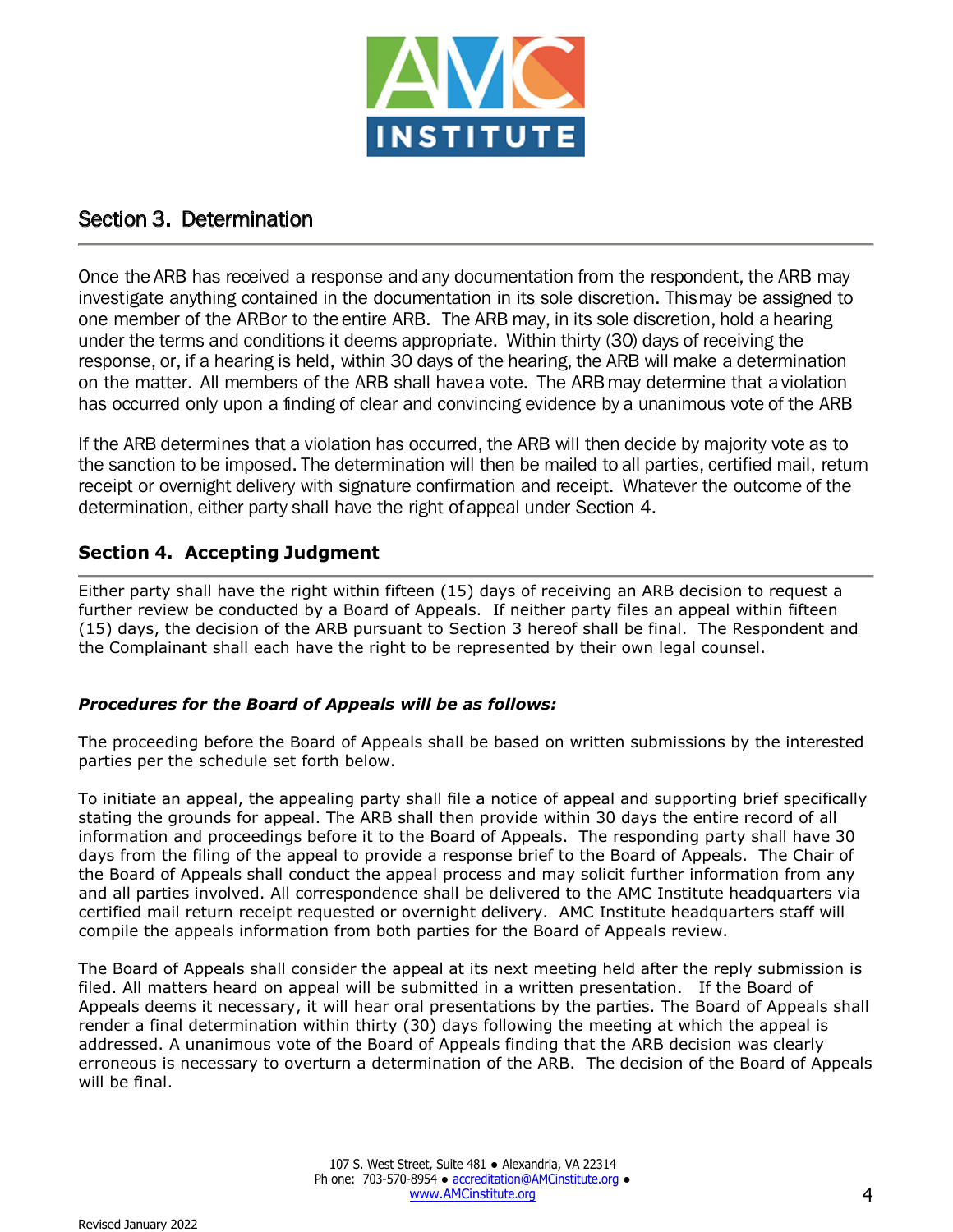

The Chair of the Board of Appeals shall notify the Complainant and the Respondent of the Board of Appeal's determination and any recommendations within twenty four (24) hours of the final decision.

#### Section 5. Sanctions

If it is determined that grounds exist to take disciplinary action against an accredited AMC one or more of the following actions may be taken or such other action(s) as the ARB may deem appropriate:

- 1. Require the AMC to engage in remedial education and/or training;
- 2. Suspend AMC's accreditation for a period of time, and/ or require the AMC to participate in a mandatory audit of continuing education for a period of time;
- 3. Deny an accredited AMC application for reaccreditation for a period of time;
- 4. Publish findings and sanctions in AMC Institute publications;
- 5. Notify other legitimately interested parties of findings and disciplinary action.

#### **INSTRUCTIONS**

All complaints should be filed IN WRITING and signed by the chief official of the complaining party. The following items must be submitted in order for AMC Institute to review and process your complaint:

- Formal, written complaint and supporting documentation
- Submittal Form (Form  $#1$ ), including a brief statement on how this complaint directly relates to a violation of the AMC Institute Standard
- Authorization Form (Form #2)

All documentation listed above should be submitted directly to:

AMC Institute 107 S. West Street, Suite 481 Alexandria, VA 22314

Email: accreditation@AMCInstitute.org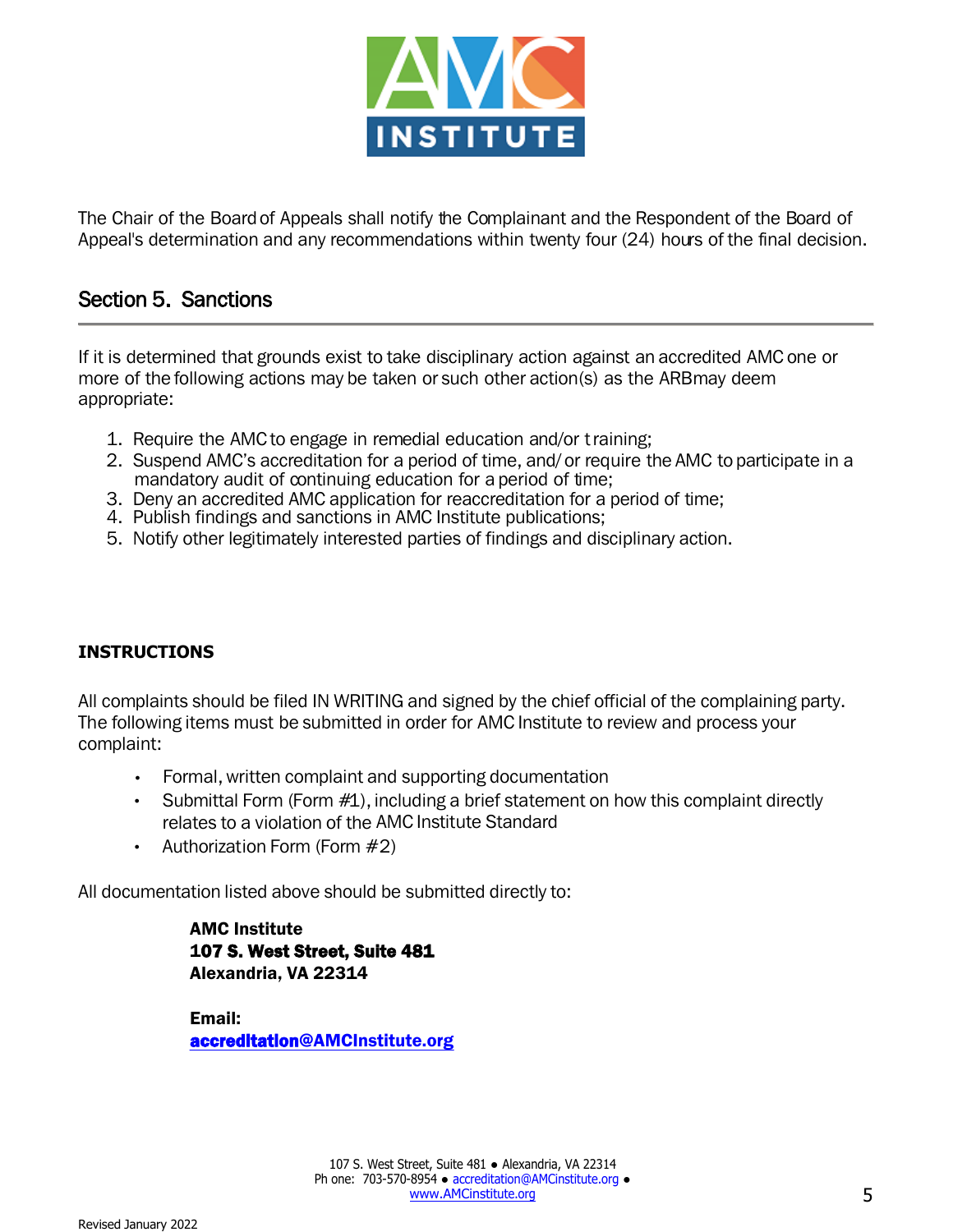

## Procedures for Alleged Violations of AMC Institute Accreditation Standards

#### SUBMITTAL FORM

All complaints must be filed IN WRITING and signed by the chief official of the complaining party. The following items must be submitted in order for AMC Institute to review and process your complaint:

- Formal, written complaint and supporting documentation
- This Submittal Form, including a brief statement on how this complaint directly relates to a violation of the AMC Institute Standard
- Authorization Form

All documentation listed above should be submitted directly to:

AMC Institute 107 S. West Street, Suite 481 Alexandria, VA 22314

Email: accreditation@AMCInstitute.org

| Date $\overline{\phantom{iiiiiiiiiiiiiiiiiiiiiiiiiiiiiiiiiiiiii}}$                                                             |                                    |
|--------------------------------------------------------------------------------------------------------------------------------|------------------------------------|
|                                                                                                                                | Title_____________________________ |
| Company Name <b>company</b> Name                                                                                               |                                    |
|                                                                                                                                |                                    |
|                                                                                                                                |                                    |
| Postal Code ___________________                                                                                                |                                    |
| Phone<br><u> 1980 - Johann Barn, fransk politik fotograf (d. 1980)</u>                                                         |                                    |
| Email<br><u> 1989 - Johann Stein, mars and de Branch and de Branch and de Branch and de Branch and de Branch and de Branch</u> |                                    |
| Website <u>__________________________________</u>                                                                              |                                    |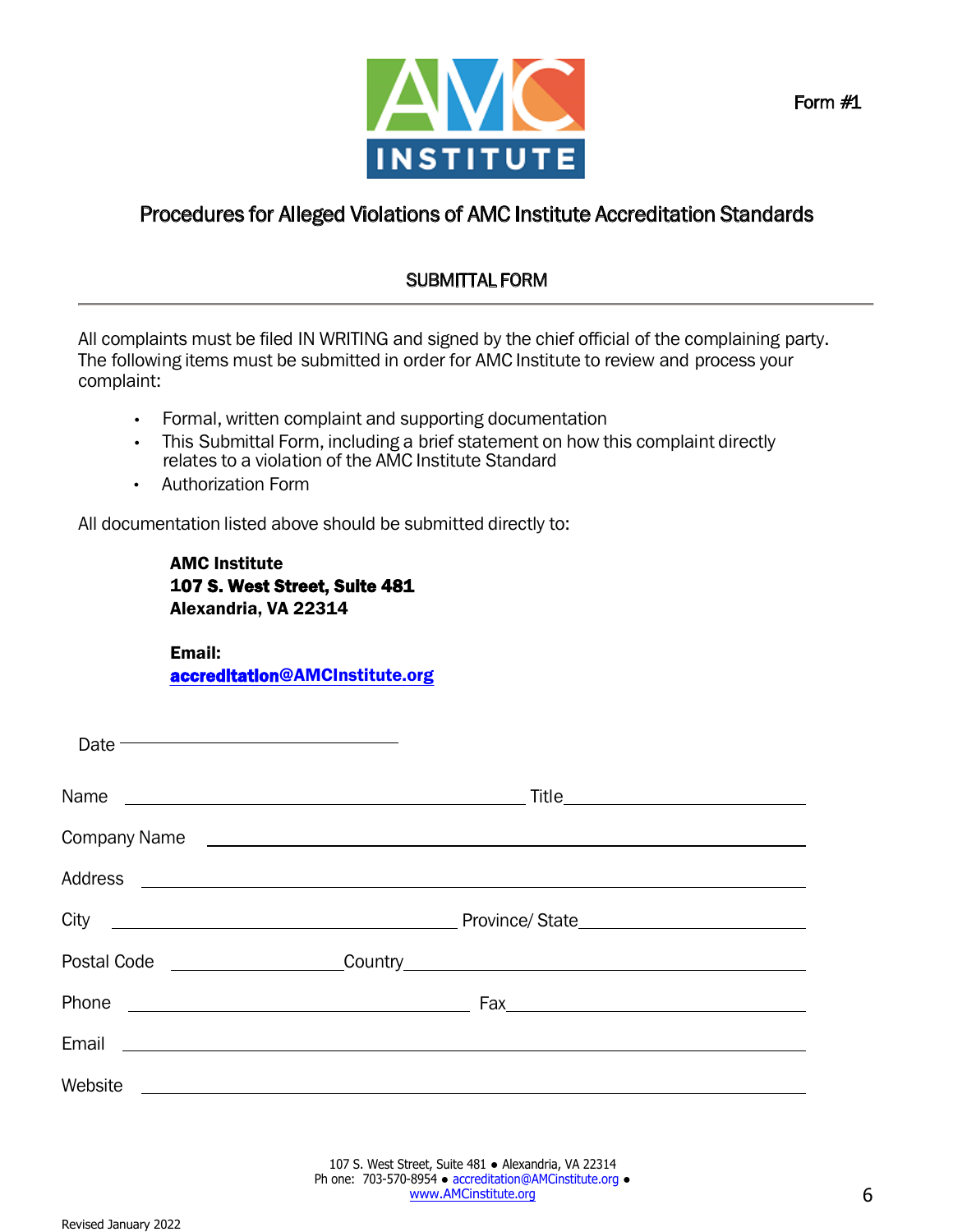

In one or two paragraphs, please provide a summary statement on how this complaint directly relates to a violation of the AMC Institute Standard.

#### **Signature**